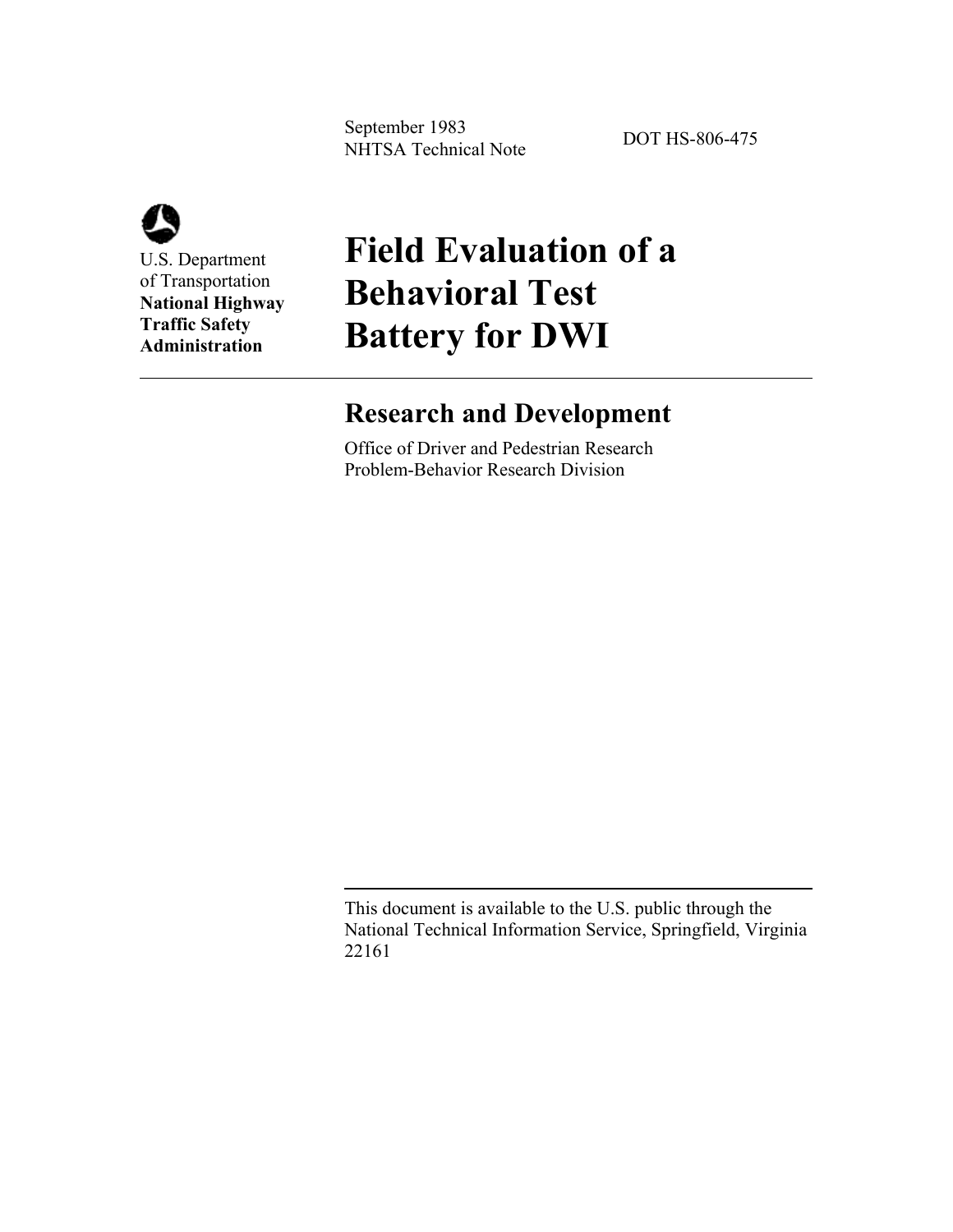#### **FIELD EVALUATION OF A BEHAVIORAL TEST BATTERY FOR DWI**

Theodore E. Anderson

Robert M. Schweitz

Monroe B. Snyder

This paper presents initial findings from a recently conducted field evaluation of a sobriety test battery. Police officers from four jurisdictions were trained in the use of the sobriety test battery. They then administered the battery to drivers stopped for suspicion of Driving While Intoxicated (DWI) during the three month test period. The results indicate that the test battery can be easily administered in the field and is effective in determining whether a driver's Breath Alcohol Concentration (BAC) is above or below .10%.

#### **I. Background**

Estimates suggest that alcohol is involved in a large proportion of the fatal and injury accidents nationwide. Current attempts to deter the drinking driver are directed at raising the perceived risk of arrest and punishment. Unfortunately, research indicates that there is a very low actual risk of arrest, and the public's perceived risk is also quite low.

One factor that may contribute to the low probability of a drinking driver being arrested for a DWI trip is the difficulty police officers have in discriminating those drivers with BACs above 0.10% who are not obviously impaired. As a rule, police officers seem reluctant to arrest a driver unless there is a high degree of certainty that the drinking driver's BAC is above 0.10%. This results in the arrest of only those drivers whose impairment is quite clear and unquestionable. It has been estimated<sup>1</sup> that there are three times as many drivers on the road with BACs in the 0.10% to 0.14% range as in the 0.15% to 0.19% range. However, at least twice as many drivers are arrested who have a BAC in the 0.15% to 0.19% range as there are drivers arrested with BACs in the 0.10% to 0.14% range.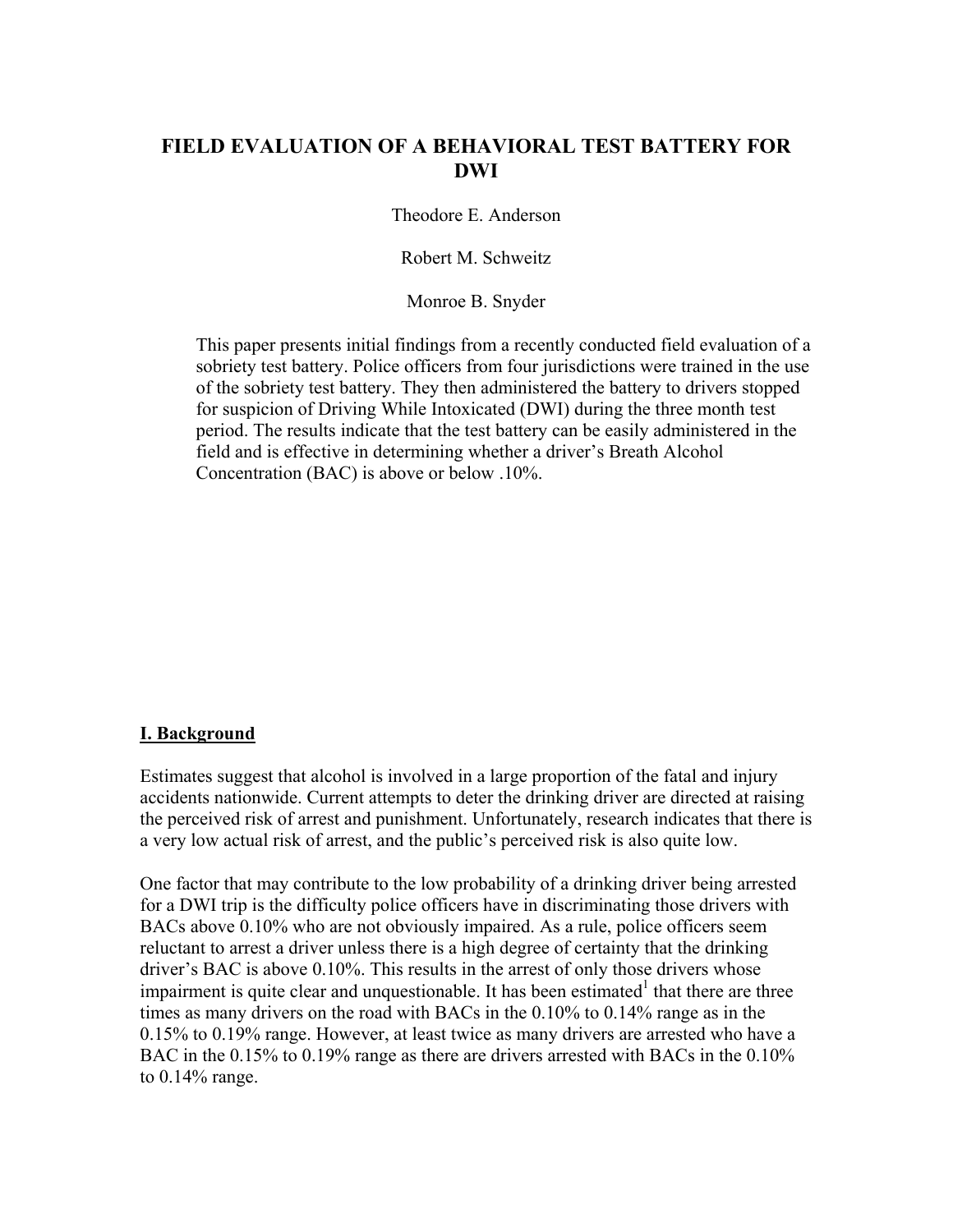Every State in the country has either a "presumptive" or "illegal per se" law that makes reference to a BAC level, typically 0.10%. As a result, police officers have found it difficult to get a conviction for a driver whose BAC is less than 0.10%, or sometimes even close to it (unless other behavioral evidence is strong). The low level of detection and arrest of drivers with BACs only slightly above 0.10% may be the result of the lack of effectiveness of the techniques used by the officer in the field, who must make the initial determination regarding the driver's impairment level.

During a typical DWI investigation, the police officer who has formed an initial suspicion that a driver is impaired by alcohol, will sometimes administer a series of behavioral tests to the driver. These tests serve to confirm the initial suspicion and may provide probable cause to arrest the driver for DWI. Also, the driver's performance on these behavioral tests is sometimes a critical part of the evidence presented in court to support the DWI charge. At present, the tests and procedures used vary between local agencies and officers. For many of these tests, the relationship between performance and specific BAC levels has not been well documented. Thus, the National Highway Traffic Safety Administration (NHTSA) undertook a program to develop a behavioral test battery that is empirically related to BAC level and that will assist police officers to discriminate BAC levels more effectively.

An initial study<sup>2</sup> reviewed various tests that were or could be used for this purpose. Six tests were evaluated in a laboratory study. Three were recommended for development as a test battery that could be administered by police officers at the roadside. A second study<sup>3</sup> standardized the procedures for administering and scoring each test and collected data on their effectiveness in a controlled setting. The three tests are:

- 1. One Leg Stand. This test requires that the subject stand on one leg for approximately 30 seconds. The time requirement is important, because it makes the test sensitive to drivers with BACs in the 0.10% to 0.15% range, who may pass the test if they only have to balance for 10 to 20 seconds.
- 2. Walk and Turn. This is given in two parts. The first part requires that the subject balance heel-to-toe while listening to the instructions. In other words, the subject must do two things at once - balance heel-to-toe and listen to the instructions. Doing two things at once is very difficult for an intoxicated person. The second part of the test requires that the subject take nine heel-to-toe steps long a line, turn around, and take nine heel-to-toe steps back.
- 3. Gaze Nystagmus. Nystagmus means a jerking of the eyes. Gaze nystagmus refers to a jerking of the eyes as they gaze to the side. Many people will exhibit some nystagmus, or jerking, as their eyes track to the extreme side. However, as people become more intoxicated, the onset of the nystagmus, or jerking, occurs after fewer degrees of lateral deviation, and the jerking at more extreme angles becomes more distinct.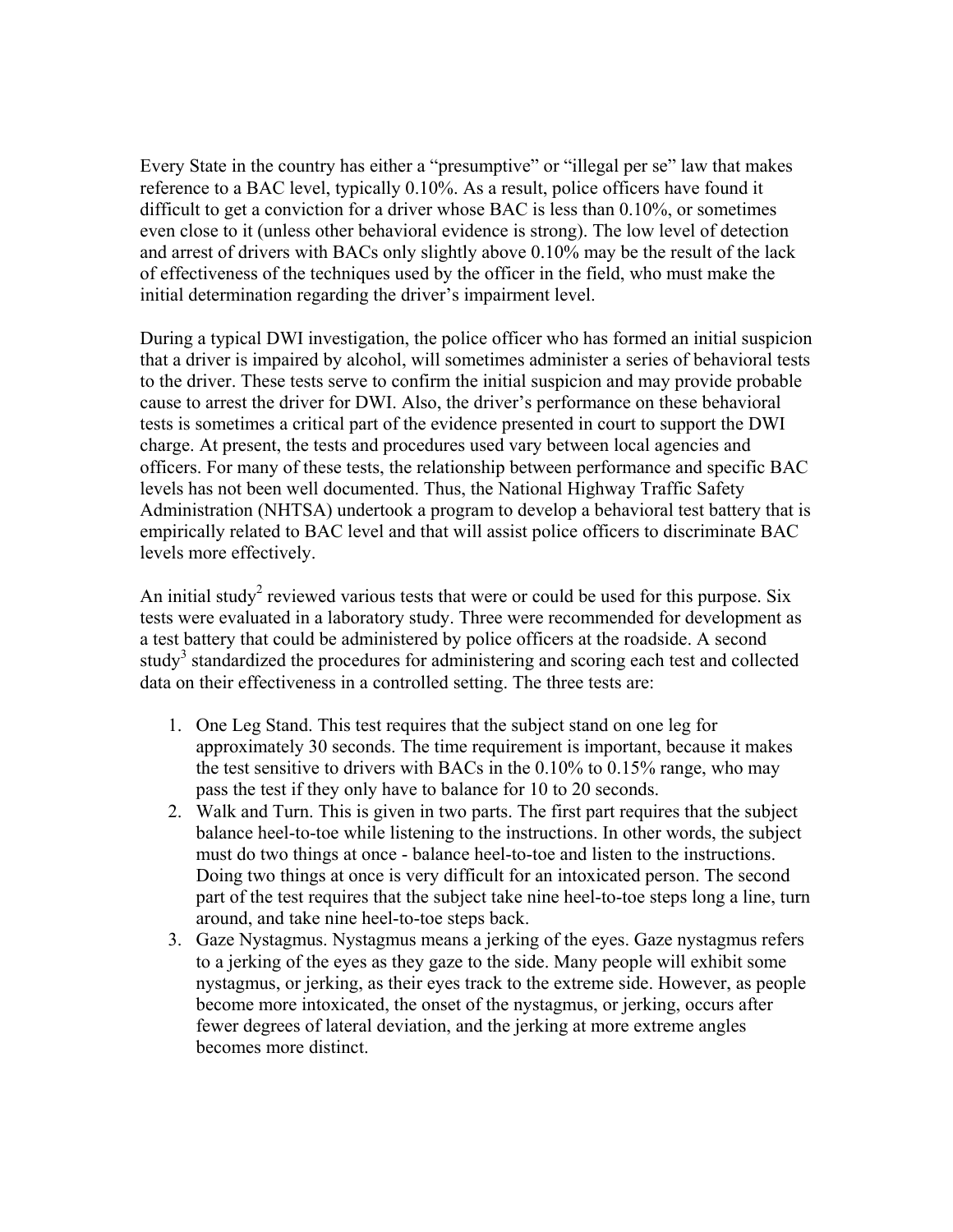The ability of the sobriety test battery to assist police officers in determining whether the BAC of a person stopped for suspicion of DWI was above or below 0.10% was tested under laboratory conditions. A total of 441 subjects were dosed to varying BAC levels (between 0% and 0.19%) and scored, by participating police officers, according to their performance on each of the three sobriety tests. Given the knowledge of the subjects performance and scores on each test, the police officers correctly classified 81% of the subjects as being at or below .10%. Nine percent of the subjects were classified as above .10% although they were actually below .10%. Ten percent were classified as below .10%, although they were actually above .10%. One should also remember that the percentage of correct classifications will depend on the BAC levels of the subjects. The lab study attempted to get a range of BACs but did not get representation of the distribution of BACs that an officer might encounter at the roadside.

Although the police officers in the second study did use standard procedures for administering each test, they did not use a standardized procedure for combining results and reaching an arrest/no arrest decision. Standard procedures for interpreting combined results should optimize the effectiveness of the battery and strengthen the use of the results in court.

#### **II. Study Objectives**

The objectives of the current study were to:

- o develop standardized, practical and effective procedures for police officers to use in reaching an arrest/no arrest decision when giving one or more of the three sobriety tests:
- o test the feasibility of use in operational conditions by police officers; and
- $\circ$  secure data to help determine if the tests will discriminate about as well in the field as in the lab.

#### **III. Analysis and Development**

Laboratory data from the Psychophysical Tests Development Study<sup>3</sup> were used to develop procedures for police use in drawing conclusions from test results. The objective was to have procedures that:

- o were quick and easy to use;
- o could be used whether the officer decided to give one, two or three of the tests; and
- o would maximize the detection of drivers at BACs of .10% or above while minimizing the continued investigation of persons below .10% BAC.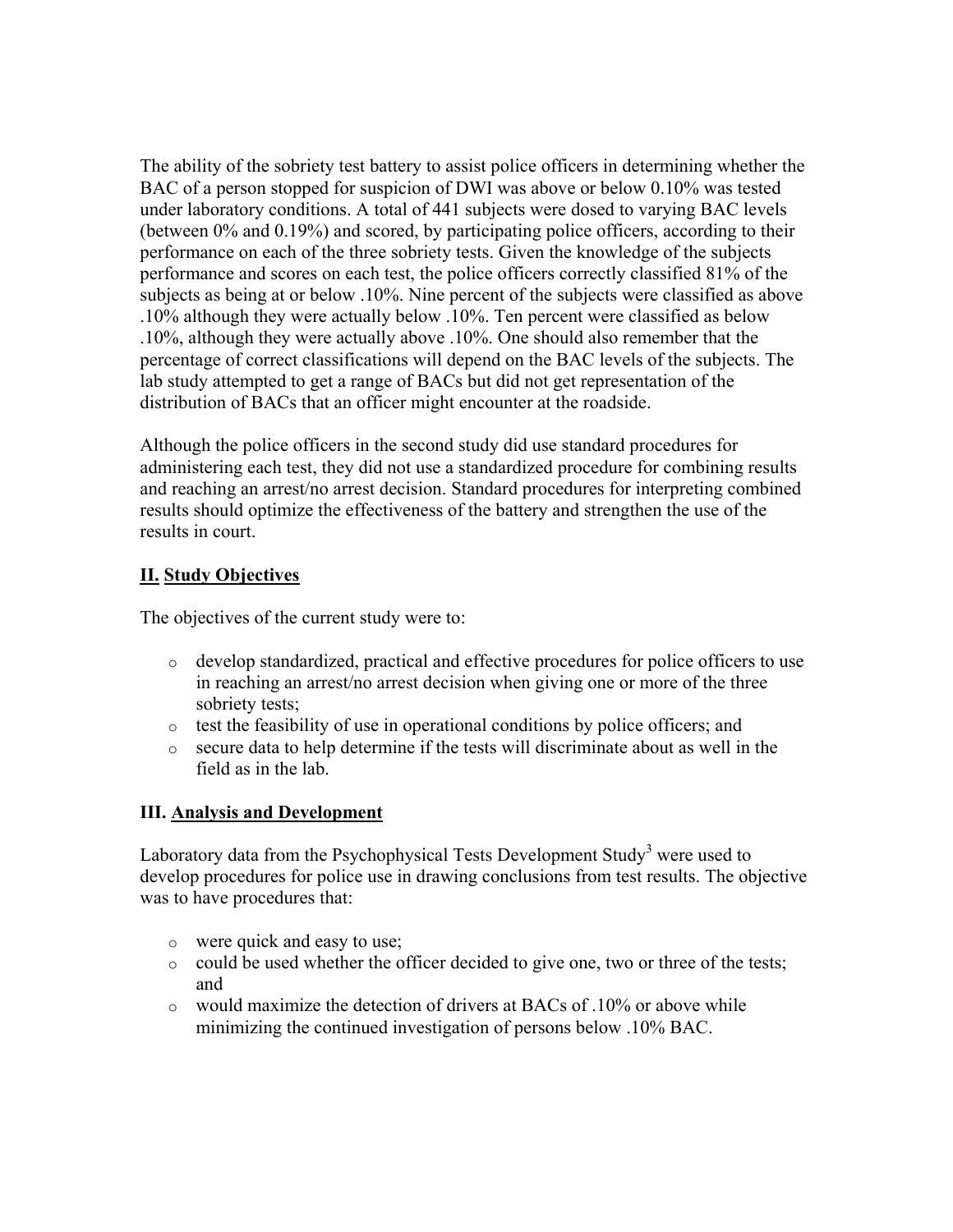Various scoring procedure were examined that combined the results of the three sobriety tests. The procedure that was best able to classify the laboratory subjects with respect to their BAC levels was one that combined the Gaze Nystagmus and Walk and Turn test scores. A table was developed for use with this procedure that contains Walk and Turn test scores as row entries and Gaze Nystagmus test score: as column entries (see Figure I). Some of the boxes in the table are darkened. If the box at the intersection of a subject's Gaze Nystagmus and Walk and Turn test scores is darkened, then the subject's BAC is predicted to be at least 0.10%.

# CONDECTED TO A THE SUBJECTED TO A THE SUBSERVED TO A THE SUBSERVED TO A THE SUBSERVED TO A THE SUBSERVED TO A THE SUBSERVED TO A THE SUBSERVED ON THE SUBSERVED ON THE POPULATION CORE ASSIFATION AND A CHAPTER OF THE SUBSTR GAZE NYSTAGMUS TEST SCORE 0123456 0 1 2 3 4 5 6 7 8 9

#### FIGURE I Combined Test Scoring Procedure

Using this procedure with the laboratory data, and an estimate of the BAC distributions expected for persons stopped by police officers, the expected accuracy of correctly classifying subjects as above or below .10% was 80%.

Individual cutoff scores were identified for each test, if it was the only one used, so as to maximize correct classification above or below .10%. The scores and estimated accuracy for the population expected to be encountered in the field are as follows:

- \* Gaze Nystagmus (Expected Accuracy 77 percent) If the test score is greater than 3, classify the subject as having a BAC above 0.10%.
- \* Walk and Turn (Expected Accuracy 68 percent) If the test score is greater than 1, classify the subject as having a BAC above 0.10%.
- \* One Leg Stand (Expected Accuracy 65 percent) If the test score is greater that 1,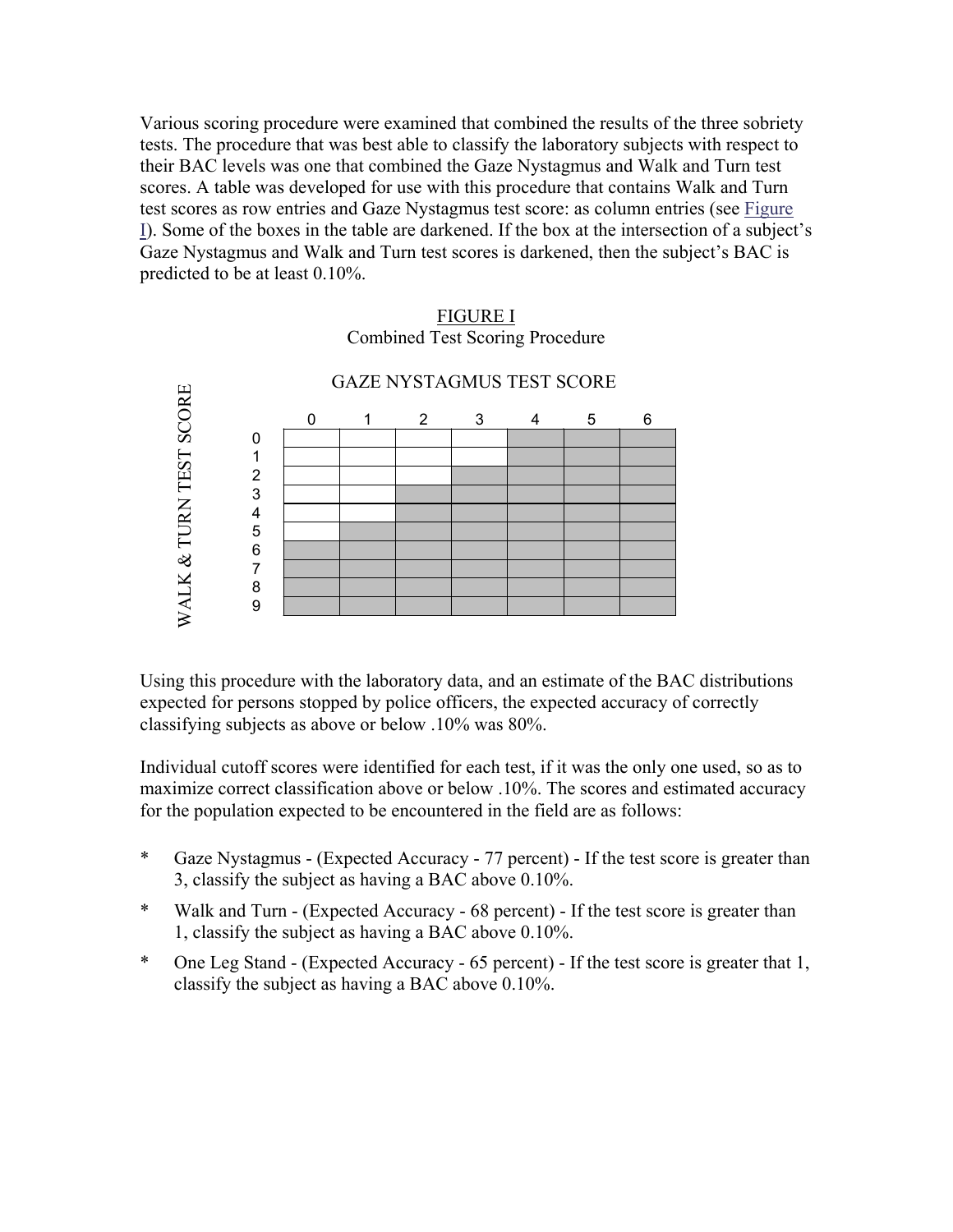#### **IV. Field Evaluation**

Four police agencies participated in the three month field evaluation. They were Arlington County (Virginia) Police; Maryland State Police; North Carolina State Police; and Washington, D.C. Police. The test period lasted from November 15, 1982 thru February 15, 1983. Due to legal problems surrounding the use of the evidential breath test device in Virginia, the Arlington County Police were forced to limit their field data collection period to two months.

#### **A. Training**

Training sessions were conducted at each of the police agencies during early November, 1982. Each police officer participating in the field evaluation attended a one day training session and was given a training manual that included the newly developed scoring procedures. The manual also covers the history and purpose of the standardized field sobriety test battery and administrative procedures including conditions under which the tests must be administered to be considered valid.

The first part of the training session was devoted to reading and explanation of the training manual. Next, the participants viewed a videotape. It demonstrated how to administer and score the sobriety battery and then gave the trainees an opportunity to practice their newly acquired skills by showing several subjects being given the three tests. Lastly, the police officers received instruction in how to present the behavioral data when testifying in court.

The second part of the training session was devoted to practice. Several volunteers (not participants) were dosed to BAC levels between 0.08% and 0.16%. The trainees then practiced administering the sobriety tests to the dosed volunteers. Their performances during this phase of the training session were critiqued by the course instructor.

#### **B. Data Collection**

Police officers participating in the field evaluation were requested to administer the sobriety battery tests to all persons they stopped for suspicion of DWI during a three month period. This was done in conjunction with their normal DWI arrest. They were asked to administer and score the sobriety battery tests prior to using a preliminary breath testing (PBT) device. The reason for this ordering was to reduce the possibility that the police officers' scoring of the sobriety tests might be influenced by the BAC results obtained from the PBT device. They were also asked to record the following data for each DWI stop made: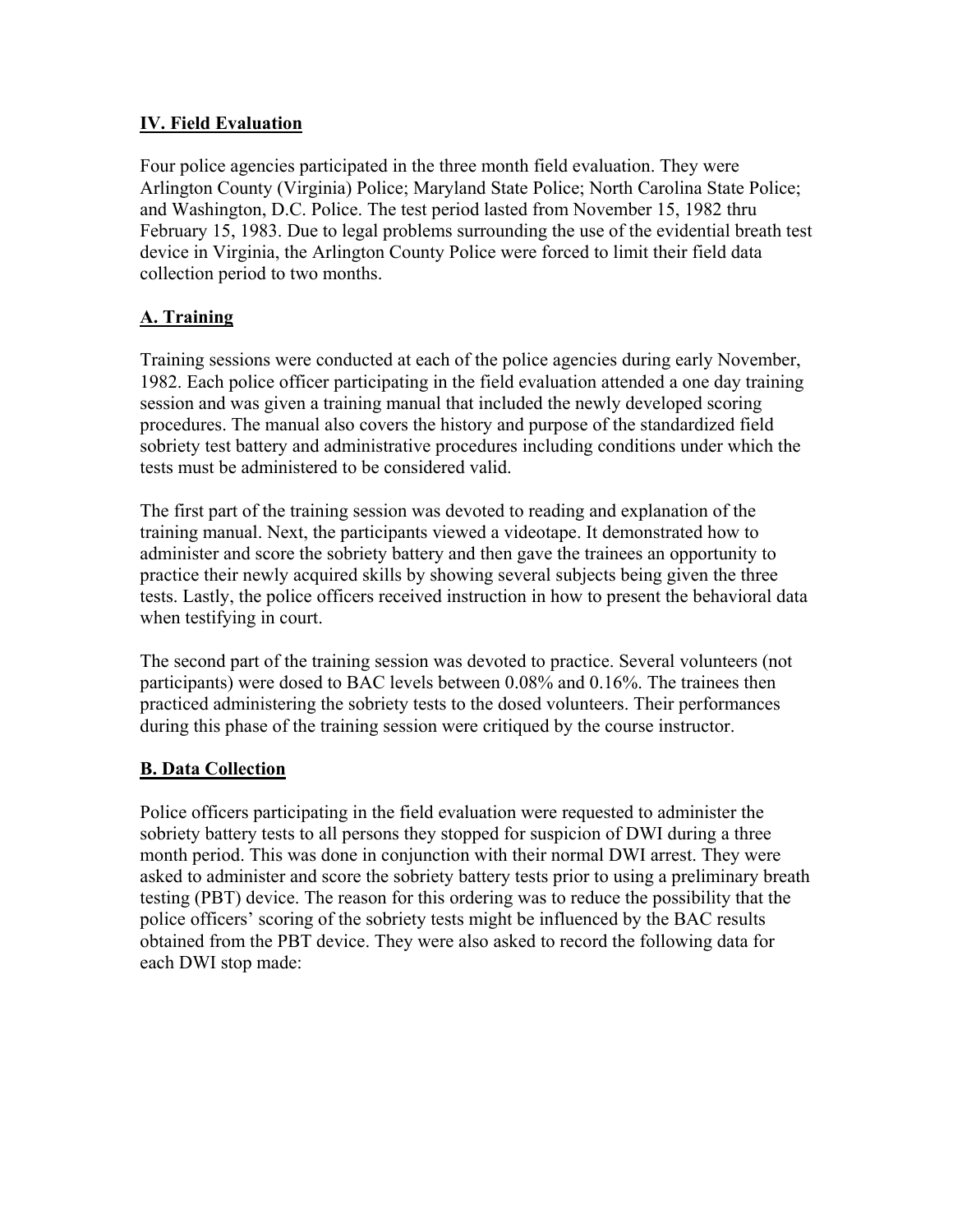- \* Date of suspected DWI stop
- \* Where the sobriety test battery was administered
- \* Gaze Nystagmus score
- \* Walk and Turn score
- \* One Leg Stand score
- \* Angle of onset of the nystagmus<br>\* Officer's estimate of the suspect
- Officer's estimate of the suspect's BAC
- \* PBT result (except North Carolina where PBTs are not used)
- \* Arrest disposition
- \* Evidential BAC result (if the suspect was arrested for DWI)

If the evidential BAC results were not available at the end of the shift, then they were added to the data form as soon as they became available.

Efforts were made to secure data for all DWI traffic stops for all tests and to minimize the possibility that knowledge of PBT results would be available to officers before administering or recording battery scores. However, the data were collected in operational situations where the first priority was law enforcement and public protection rather than research data collection. It was not possible for researchers to routinely accompany the patrols and supervise or observe the actual data collection. Therefore, no statements can be made as to how closely the requested data collection procedures were followed.

On a few occasions, NHTSA researchers rode along with police officers during their normal duty tours and observed them administering and scoring the sobriety battery. The purpose of this procedure was to determine whether sobriety battery tests were being scored according to the standardized instructions and to assist the police officers in perfecting their testing techniques.

There were several other major sources of data collected during this project. All participating police officers were surveyed before the sobriety battery training session and after the completion of the three month usage period to determine their opinion of the utility of the sobriety battery.

The cooperating police departments agreed to collect DWI arrest data for a three month period prior to the field evaluation for use as comparison data. Also, court dispositions for the DWI arrests both before and during the field evaluation are to be collected as they become available.

In two of the police agencies (Washington, D.C. and North Carolina) control groups were established for comparison purposes. These officers were not trained in the use of the sobriety battery, but were requested to fill out information forms on each DWI stop made during the three month field evaluation period. The data they supplied were similar to that supplied by the specially trained police officers, with the exception of the sobriety battery test results.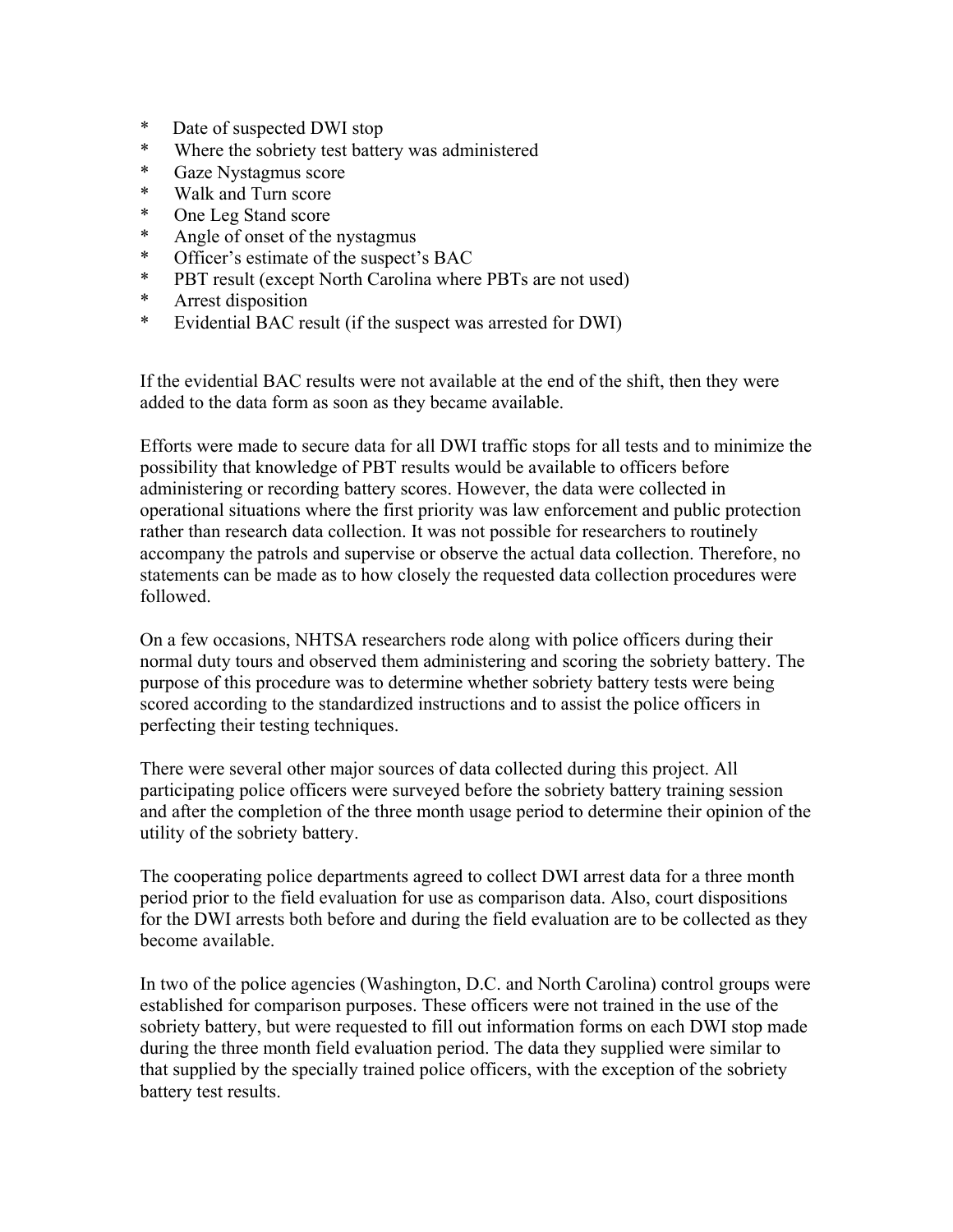#### **V. Results**

Since the DWI arrest data for the three month period before use of the test battery, and the court disposition data have not yet been received, only the data collected during the three month field evaluation period are presented.

Some of the analysis involving BAC information used the preliminary breath tester (PBT) data and some used the evidential breath tester (EBT) data. Although EBT data were more precise, they are available only for arrested drivers. When BAC data were needed for as many drivers as possible who were stopped for suspicion of DWI, PBT data were used. Since the North Carolina State Police do not use PBTs, analyses using PBT results are based only on data from the other participating police agencies.

During the field evaluation (November 15, 1982 thru February 15, 1983) battery-trained police officers recorded data on the following number of drivers that they stopped for suspicion of DWI:

- \* Arlington County Police 345 (Note: Arlington did not record data on suspected DWI stops made after early January, 1983)
- \* Maryland State Police 451
- \* North Carolina State Police 434
- \* Washington, D.C. Police 276

During this same period of time officers in the North Carolina State Police control group recorded data on 813 drivers stopped for suspicion of DWI, and those in Washington, D.C. recorded data on 195 drivers stopped for suspicion of DWI.

[Table 1](#page-8-0) shows the percent of drivers stopped for suspicion of DWI that were given each test as well as the percent that were given all three of the sobriety battery tests. (PBT usage is also shown in [Table 1.\)](#page-8-0) 

#### TABLE 1 Sobriety Battery Test and PBT Usage by Police Agency

| Police Agency                  | Gaze      | Walk &   | One Leg | All Three    | PBT      |
|--------------------------------|-----------|----------|---------|--------------|----------|
|                                | Nystagmus | Turn     | Stand   | <b>Tests</b> |          |
| <b>Arlington County Police</b> | 84%       | 76%      | 72%     | 70%          | 92%      |
| Maryland State Police          | 92%       | 91%      | 90%     | 88%          | 63%      |
| North Carolina State Police    | 91%       | 85%      | 85%     | 82%          | $\Omega$ |
| Washington, D.C. Police        | 82%       | 78%      | 76%     | 74%          | 87%      |
| All Police Agencies            | 89%       | 84%      | 82%     | 80%          |          |
| Washington, D.C. Police -      | $\theta$  | $\theta$ |         | $\theta$     | 94%      |
| Control                        |           |          |         |              |          |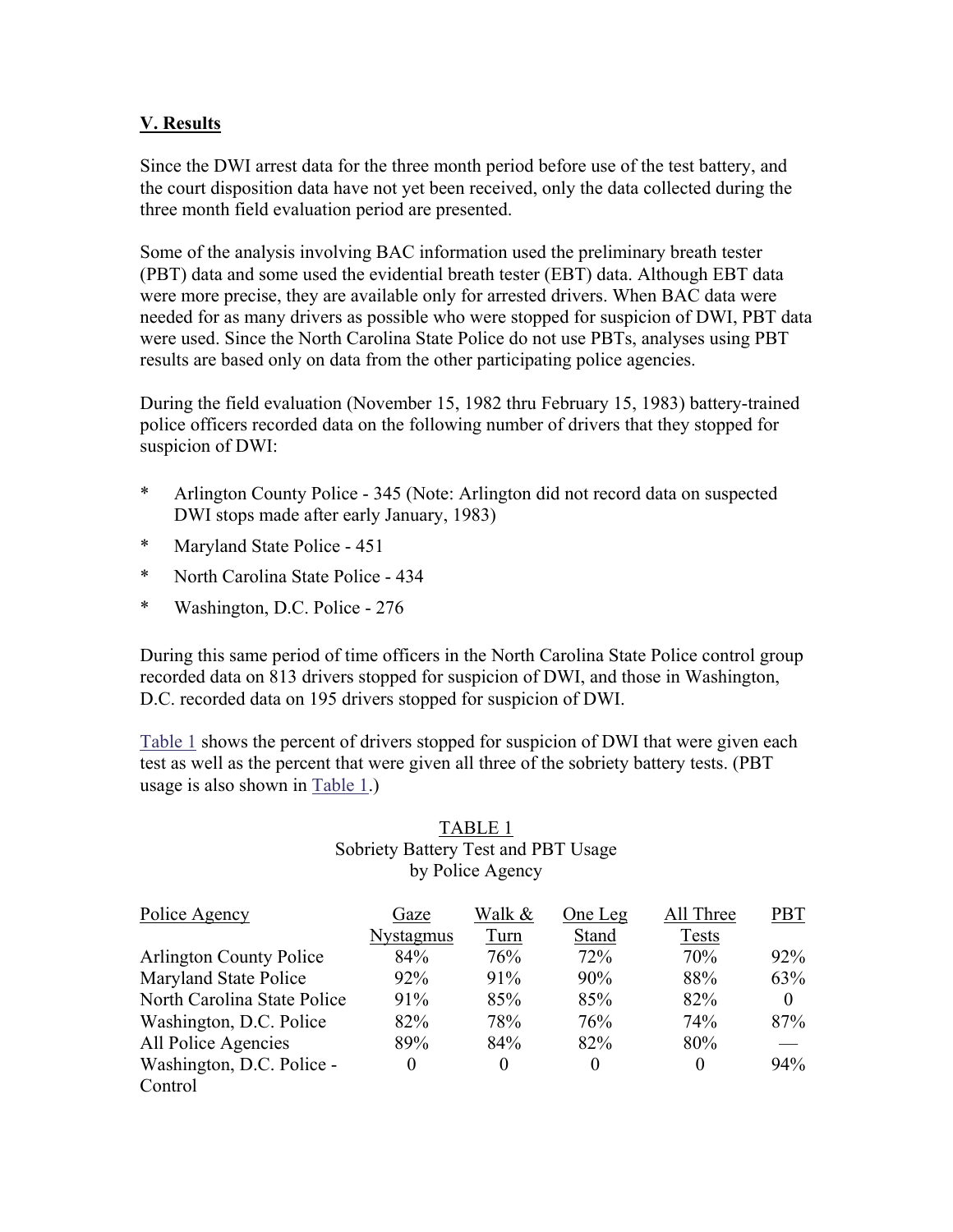<span id="page-8-0"></span>The percent of drivers that were given all three sobriety tests varies from a low of 70 percent for the Arlington County Police to a high of 88 percent for the Maryland State Police. The average usage rates for all Police Agencies were 80 percent for the complete sobriety test battery, 89 percent for the Gaze Nystagmus, 84 percent for the Walk and Turn, and 82 percent for the One Leg Stand. PBT use exceeded the use of the behavioral tests except in Maryland.

Table 2 documents the resulting accuracy of the Combined Testing Procedure (Gaze Nystagmus and Walk and Turn tests) and the three individual sobriety battery tests. Accuracy refers to the test's ability to correctly classify the suspect's BAC as above or below .10% (using PBT data). As indicated in Table 1, the PBT was not given to all the drivers stopped by the police. Therefore, the accuracy figures in Table 2 cannot be considered as applying to the entire population of drivers expected to be stopped by the police on suspicion of DWI.

#### TABLE 2 Accuracy of the Behavioral Test Scoring Procedures in Predicting BACs

| Police Agency                  | Two Test    | Gaze NystagmusWalk & Turn One Leg Stand |     |     |
|--------------------------------|-------------|-----------------------------------------|-----|-----|
|                                | Combination |                                         |     |     |
| <b>Arlington County Police</b> | 76%         | 75%                                     | 72% | 72% |
| Maryland State Police          | 96%         | 96%                                     | 94% | 92% |
| Washington, D.C. Police        | 75%         | 73%                                     | 73% | 73% |
| All Police Agencies            | 83%         | 82%                                     | 80% | 78% |
| Estimated from Lab Data        | 80%         | 77%                                     | 68% | 65% |

The accuracy of the Combined Procedure for all Police Agencies (83 percent) compares favorably with the 80 percent accuracy computed from the laboratory data. Of the misclassifications; 16 percent involved classification of a driver's BAC as greater than or equal to 0.10% when his/her BAC was less than 0.10%; and 1 percent involved classifying a driver's BAC as less than 0.10% when his/her BAC was greater than or equal to 0.10%. Also the ranking, with respect to accuracy, of the four scoring procedures remained the same as that obtained from the laboratory data, i.e., the relative ranking from most accurate to least accurate was Combined Procedure, Gaze Nystagmus, Walk and Turn, and One Leg Stand. However, the differences in accuracy among the three tests were less than in the previous laboratory study. There are two differences between the lab and field studies that may explain the somewhat different results (e.g., improved accuracy especially for walk and turn and one leg stand tests). First of all, the instructions regarding the interpretation of subjects performance scores were modified and were specific and definite about what scores indicated a DWI. The second difference is the BAC distribution of the subjects who were tested. We do not know the distribution for subjects stopped, nor for those tested, but only for those who were give a PBT or arrested and given an EBT. Therefore, it is difficult to estimate how important the difference in BAC distribution may be in accounting for the observed accuracy improvements.

The data in Table 2 should NOT be used to draw conclusions about the precise accuracy of using only one given test by itself as opposed to using another one of the three by itself. The main reason is that in most cases, all three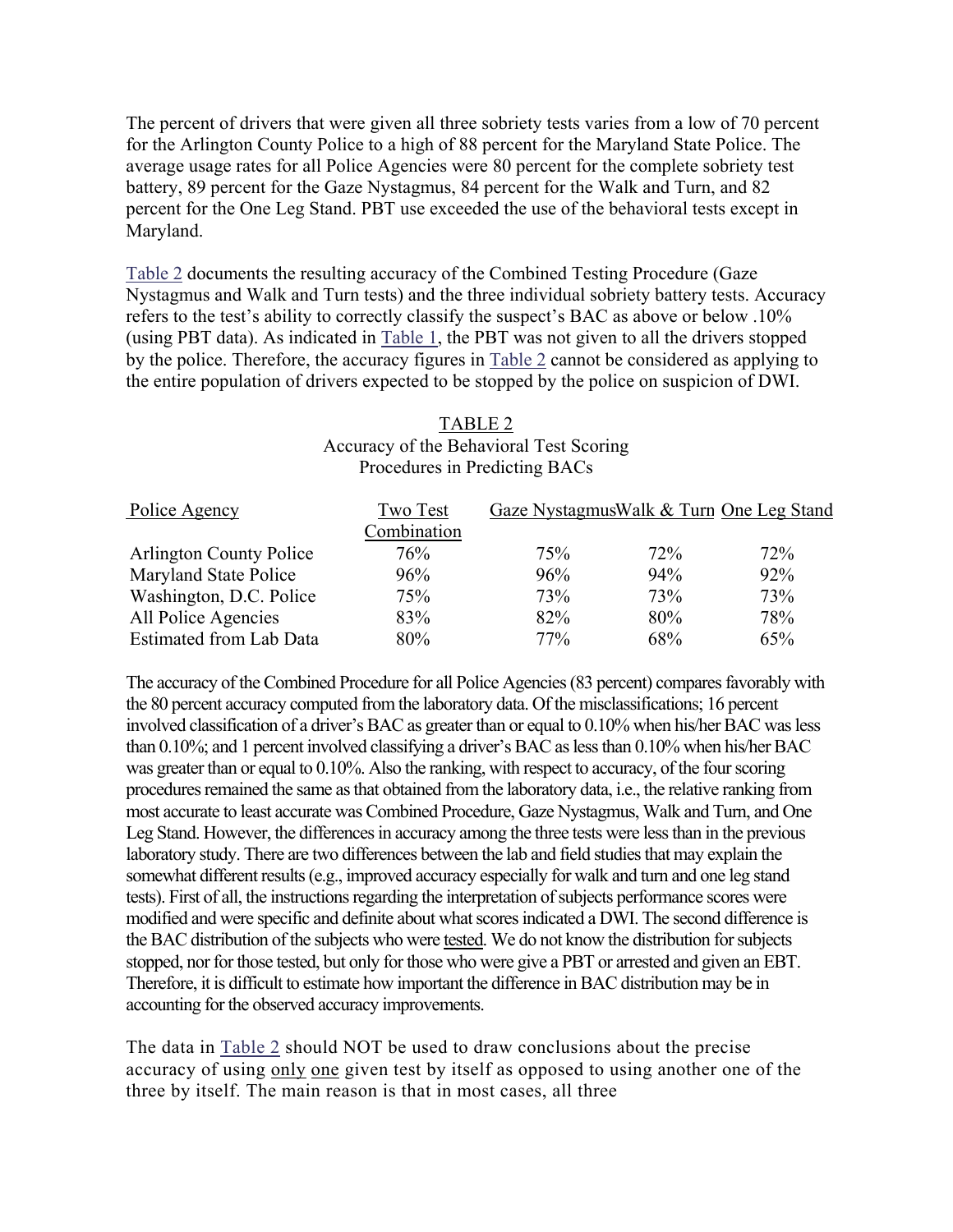tests were given in the same order with gaze nystagmus first. The results of the gaze nystagmus test were then known to the officer and may have had some subtle influence on his expectations and scoring of the next two tests.

Two major reasons make it necessary to be extremely cautious in analyzing the data collected in this study to draw conclusions about the relative effectiveness of the different techniques that were used. First of all, officers were not randomly assigned to different groups and differences in outcomes may be due to selection and assignment bias. Second, the only effectiveness data available in this study relates to the BAC distributions for subjects who were arrested, and for some others who were given PBTs. There are a number of problems in using these data. We do not know how those given a PBT differ from or are representative of the rest. Perhaps most significant of all, except for North Carolina, all agencies had PBTs available, and in the great majority of the cases, PBT data were available to the officer for a driver before he was arrested. Thus, most arrest decisions were based on PBT data, rather than just test battery data. Given these limitations and constraints, a few additional analyses were done that can be used to help compare and assess the different DWI detection techniques.

[Table 3](#page-10-0) presents data on the BAC distribution for drivers arrested as a result of police use of different procedures. The BACs are based on EBT results. The percent of arrested subjects falling in each BAC range is presented in the body of the table, for each different procedure. The procedures are as follows: (1) PBT and Normal Police Procedures. This was the Washington, D.C. control group, that did not use the sobriety test battery, but did use PBTs (in 94% of the stops). (2) Sobriety Test Battery and PBT. This procedure was used by the D.C., Maryland and Arlington police who had been trained in the test battery. (3) Sobriety Test Battery, no PBT (NC); arrest indicated by 2 test combined decision rule only. These data are based on arrests made by the North Carolina State police who were trained in the use of the test battery. No PBTs were available. Only those cases for which the combined 2 test score indicated there should be an arrest were included in this data set. (4) Sobriety Test Battery, no PBT (NC); officer arrest decision. This was similar to (3) above but also included cases in which the officer decided to arrest even though the combined two test score indicated no arrest. (5) Normal Procedures, no PBT (NC). This was the North Carolina control group which had neither PBTs or the sobriety test battery available.

[Table 3](#page-10-0) presents BAC data (based on EBTs) in 3 categories of operational relevance to the police. BAC category 1 (0 - .04) contains obvious false positives (people who are not legally impaired due to alcohol, but are arrested). However, it should be noted that some or all of these people may have been impaired from drugs other than alcohol. The information required to assess the extent of this factor was not available. Category 2 (.05 - .10) contains people who may be impaired legally as well as in their performance; however, the BAC by itself will not prove it. Whether people in this category were good arrests or poor ones cannot be determined with the data available. Category 3 (.10+) contains people who would be considered legally impaired, even in the absence of signs of behavioral impairment, in States with "per se" legislation.

[Table 3](#page-10-0) shows relatively little difference between the resulting BAC distributions for police using PBTs and the test battery or the test battery alone. However, use of the PBT and/or test battery appears far superior when compared to the normal DWI arrest procedure.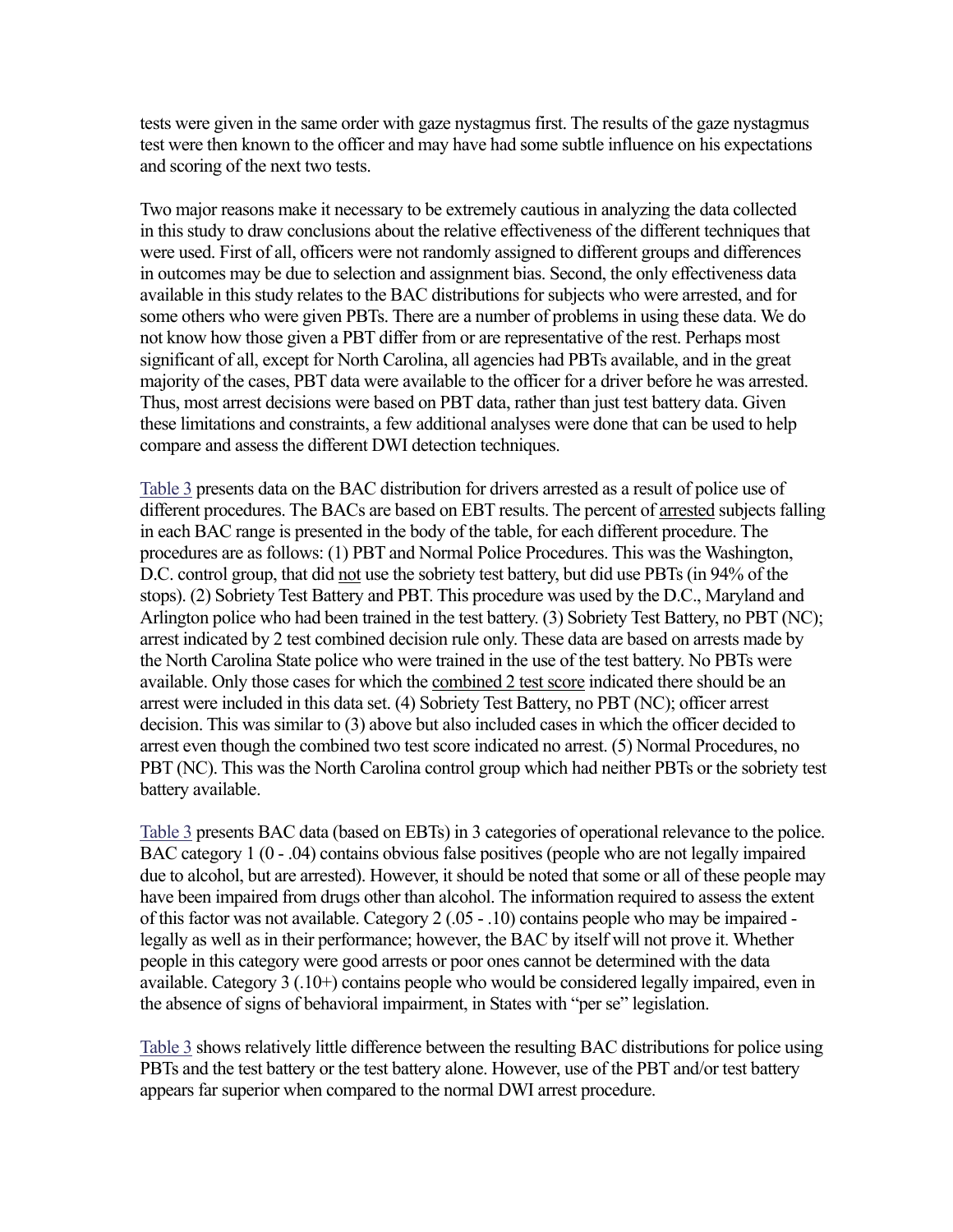<span id="page-10-1"></span><span id="page-10-0"></span>

| Procedure |                                                                                                                  | False Positive 0<br>$-.04%$ | Difficult To<br>Assess<br>Depends on<br>Other Data .05 -<br>$.09\%$ | Arrest<br>Supported By<br><b>BAC</b> Data<br>$.10% +$ | N     |
|-----------|------------------------------------------------------------------------------------------------------------------|-----------------------------|---------------------------------------------------------------------|-------------------------------------------------------|-------|
|           | 1. Normal Procedure<br>Using PBT (D.C.<br>Control)                                                               | $\boldsymbol{0}$            | 10                                                                  | 89                                                    | (164) |
|           | 2. Sobriety Test Battery<br>and PBT<br>(D.C., MD &<br>Arlington)                                                 | $\overline{2}$              | 8                                                                   | 90                                                    | (581) |
|           | 3. Sobriety Test Battery,<br>No PBT (NC);<br>Arrest Indicated by 2<br><b>Test Combined</b><br>Decision Rule Only | 4                           | 11                                                                  | 86                                                    | (279) |
|           | 4. Sobriety Test Battery<br>No PBT (NC)<br>Officer Arrest Only                                                   | 4                           | 12                                                                  | 83                                                    | (289) |
|           | 5. Normal Procedures,<br>No PBT (NC)                                                                             | 26                          | 15                                                                  | 59                                                    | (309) |

#### TABLE 3 Percent in Each BAC Category for Drivers Arrested by Various Procedures[\\*](#page-10-1)

\* some rows do not add to 100 due to rounding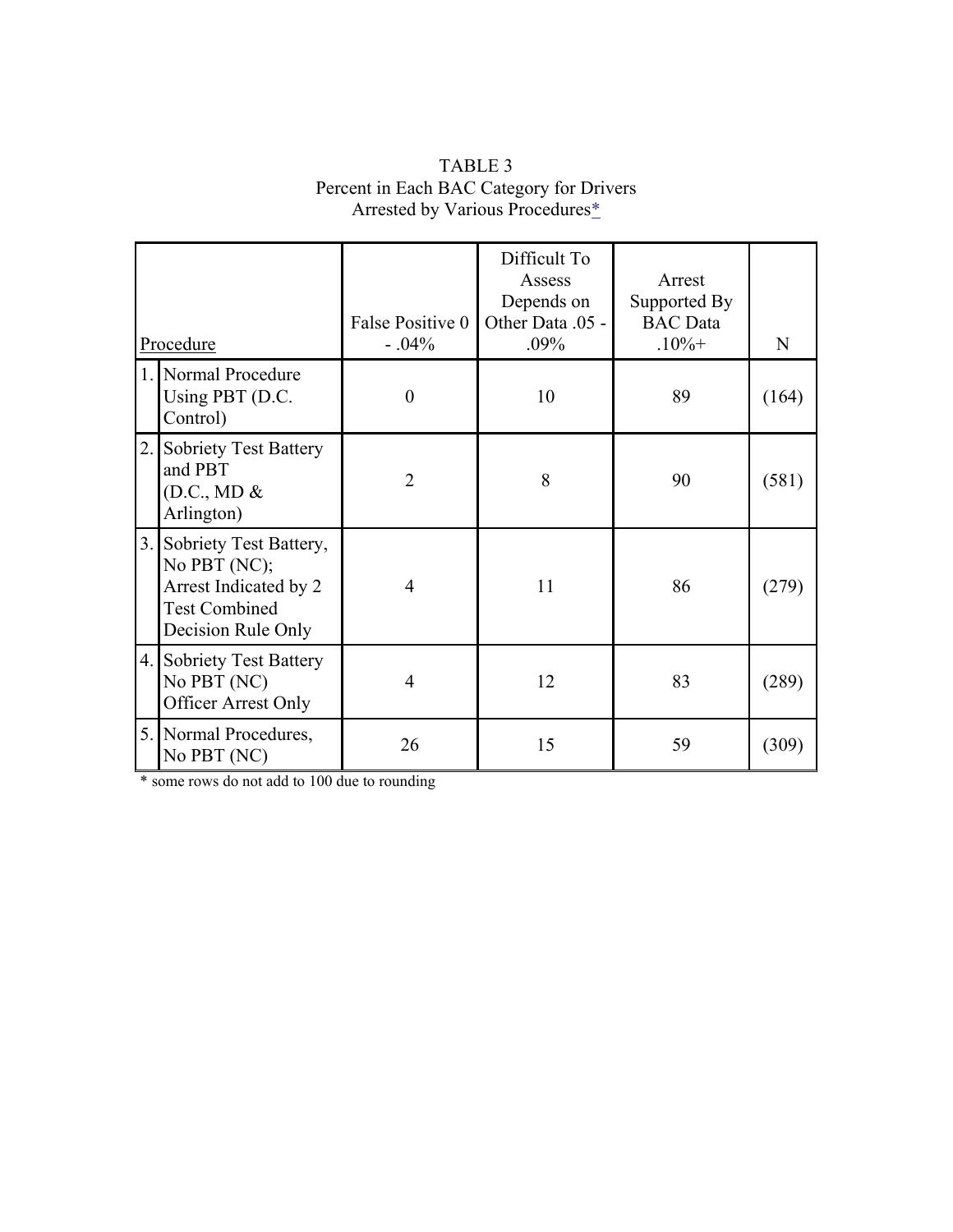Table 4 presents information on the BAC distribution for arrested drivers where the arrest decision was indicated by two of the sobriety test scores (no PBT available). It shows that when both the Walk and Turn and Gaze Nystagmus recommended arrest, 92% of the subjects were above .10%. If the two test combination and the gaze nystagmus score by itself recommended arrest, even though the Walk and Turn recommended no arrest, 77% were above .10%. Finally, if the walk and turn by itself and the combined score recommended arrest even though the gaze nystagmus score by itself recommended no arrest, 53% were above .10%.

#### Table 4 Percent in Each BAC Category for Arrested Drivers Given Two Sobriety Tests

| <b>Arrest Recommended by:</b> | <b>Resulting BAC Distribution</b> |                         |              |                       |    |      |
|-------------------------------|-----------------------------------|-------------------------|--------------|-----------------------|----|------|
| Walk & Turn                   | Gaze<br><b>Nystagmus</b>          | Two Test<br>Combination | $0 - 0.04\%$ | $.05 - .09\%$ $.10\%$ |    | N    |
| Yes                           | Yes                               | Yes                     | 4            | 4                     | 92 | (74) |
| N <sub>o</sub>                | Yes                               | Yes                     | 15           | 8                     | 77 | (13) |
| Yes                           | N <sub>0</sub>                    | Yes                     | 23           | 23                    | 53 | (13) |

#### **VI. Conclusions**

The results of the field evaluation:

Confirm the laboratory findings regarding the ability of the sobriety test battery to effectively discriminate between drivers with BACs less than 0.10% and drivers with BACs over  $0.10\%$ .

Demonstrate that the three sobriety battery tests (Gaze Nystagmus, Walk & Turn and One Leg Stand) can be easily and effectively used in the field by police officers who have received a one day training session.

Indicate that the test battery appears to be about as effective as the use of PBTs in improving the BAC distribution of those arrested (e.g., a reduction of false positives).

Suggest that the gaze nystagmus test is the most powerful of the three if only one is used, and that the combination of gaze nystagmus and walk and turn offers the most potential for discriminating between those above and below .10% BAC.